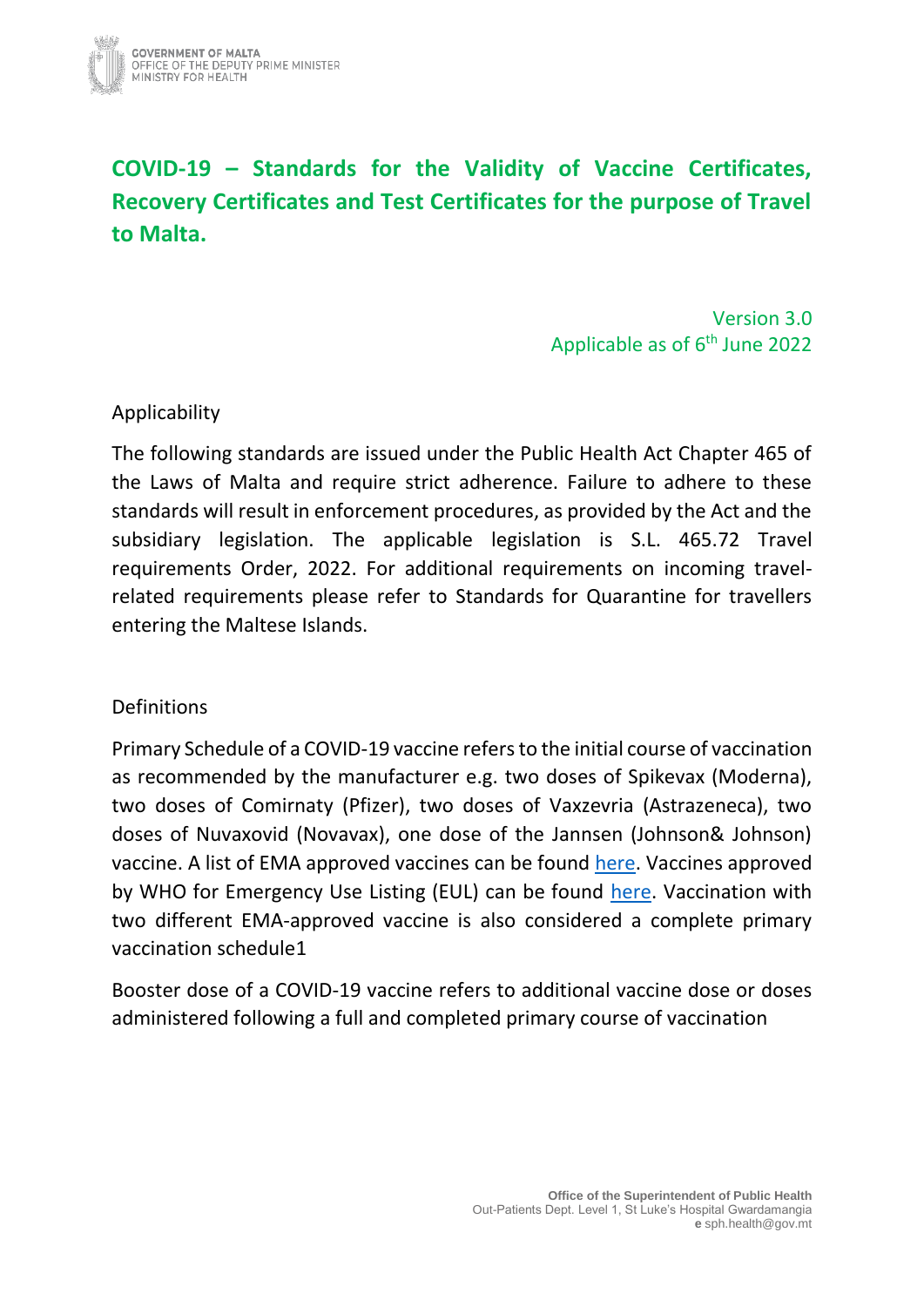

# **Proof of Vaccination**

A valid certificate is where at least 14 and no more than 270 days have passed since the last dose of the primary vaccination series or if the person has received a booster dose.

For persons aged less than 18 years this validity period is not applicable.

Malta accepts Vaccine certificates for:

- 1. COVID-19 vaccines that have been granted a marketing authorisation pursuant to Regulation (EC) No 726/2004 of the European Parliament and of the Council
- 2. Vaccines having completed the emergency listing procedure of the World Health Organisation (WHO) as long as these are supplemented by a valid proof of a negative real-time polymerase chain reaction (RT-PCR) test obtained no more than 72 hours before arrival (as per conditions below).

#### Types of Vaccine certificates accepted:

- 1. EU Digital COVID certificate (EUDCC)
- 2. Vaccine certificate having been recognised as equivalent to EU Digital COVID certificate based on EU equivalence decisions issued by the European Commission.
- 3. Vaccine certificates as listed in the Government Gazette by Superintendent of Public Health. This list can be found [here](https://deputyprimeminister.gov.mt/en/health-promotion/covid-19/Pages/travel.aspx)

## **Proof of Recovery**

A certificate of recovery indicating that no more than 180 days have passed since date of the first positive test (and no more than 180 days prior to arrival) on:

- 1. EU Digital COVID certificate
- 2. Digital COVID certificate having been recognised as equivalent to EU Digital COVID certificate based on EU equivalence decisions issued by the European Commission.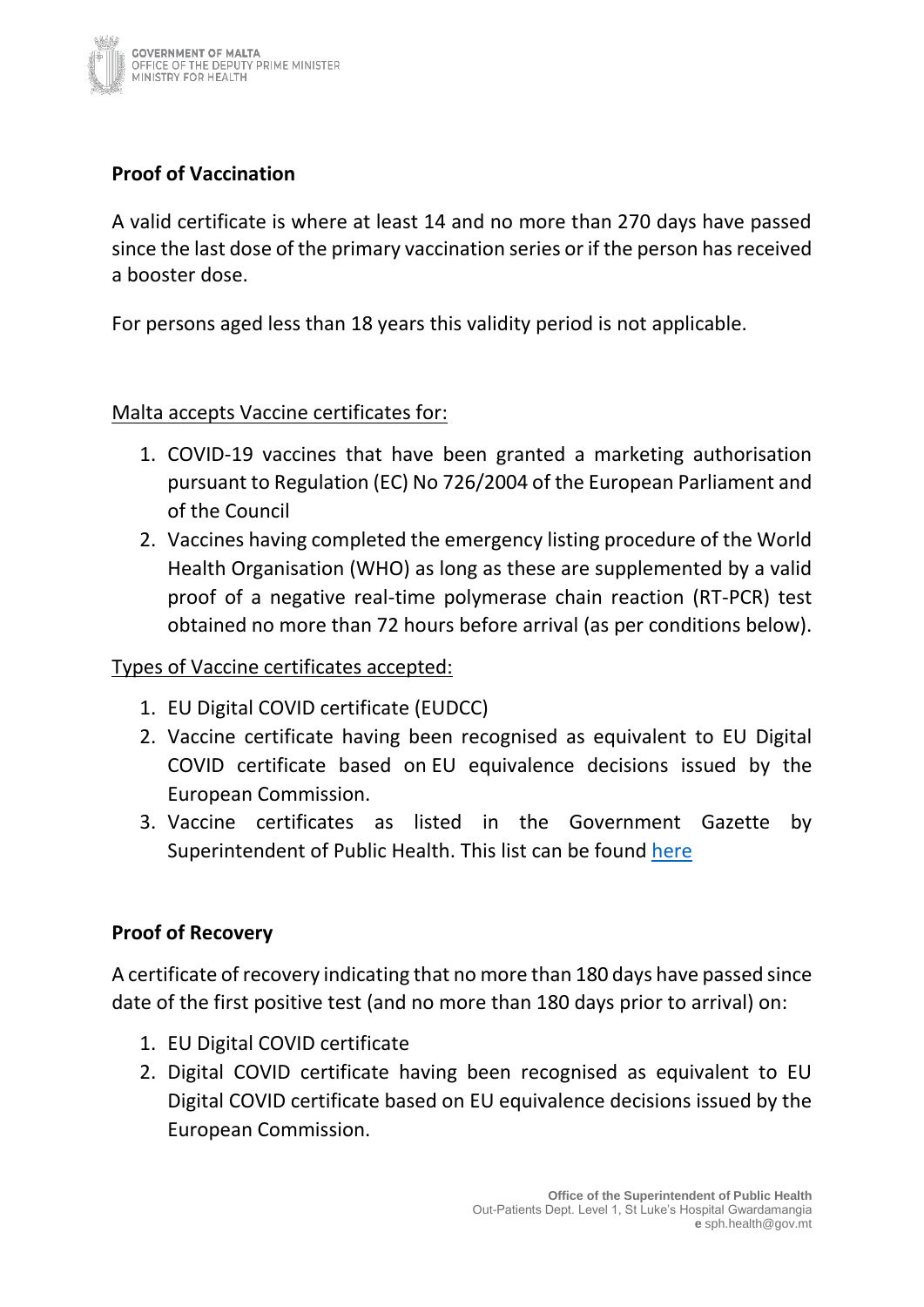

3. Any other recovery certificate -Test Certificate of a positive PCR test of not more than 180 days and not less than 14 days prior to travel as long as this is supplemented by a valid proof of a negative real-time polymerase chain reaction (RT-PCR) test obtained no more than 72 hours before arrival (as per conditions below).

# **Test Certificate**

Test certificate on

- 1. EU Digital COVID certificate
- 2. Digital COVID certificate having been recognised as equivalent to EU Digital COVID certificate based on EU equivalence decisions issued by the European Commission.

Negative PCR test result obtained no more than 72 hours before arrival or a negative rapid antigen test obtained no more than 24 hours before arrival. RAT tests applicable are only those which featured in the common list established on the basis of Council Recommendation 2021/C 24/01 and which is carried out by health professionals or by skilled testing personnel provided it is in the format of the EU Digital COVID certificate.

3. Any other test certificate with a Negative PCR test result obtained no more than 72 hours before arrival issued from an accredited lab in English. If unavailable in English, an English translation certified by the laboratory or a medical doctor is to be presented.

RAT tests are not accepted unless on the EU digital COVID certificate format

Results from self-testing are not accepted.

## **Quarantine and testing**

Travellers who do not hold valid proof of vaccination, proof of recovery from COVID-19 or a negative result as indicated above will be subject to quarantine as per S.L, 465.72 Travel Requirements Order 2022.

Children younger than 12 years are exempt from pre-departure testing requirements.